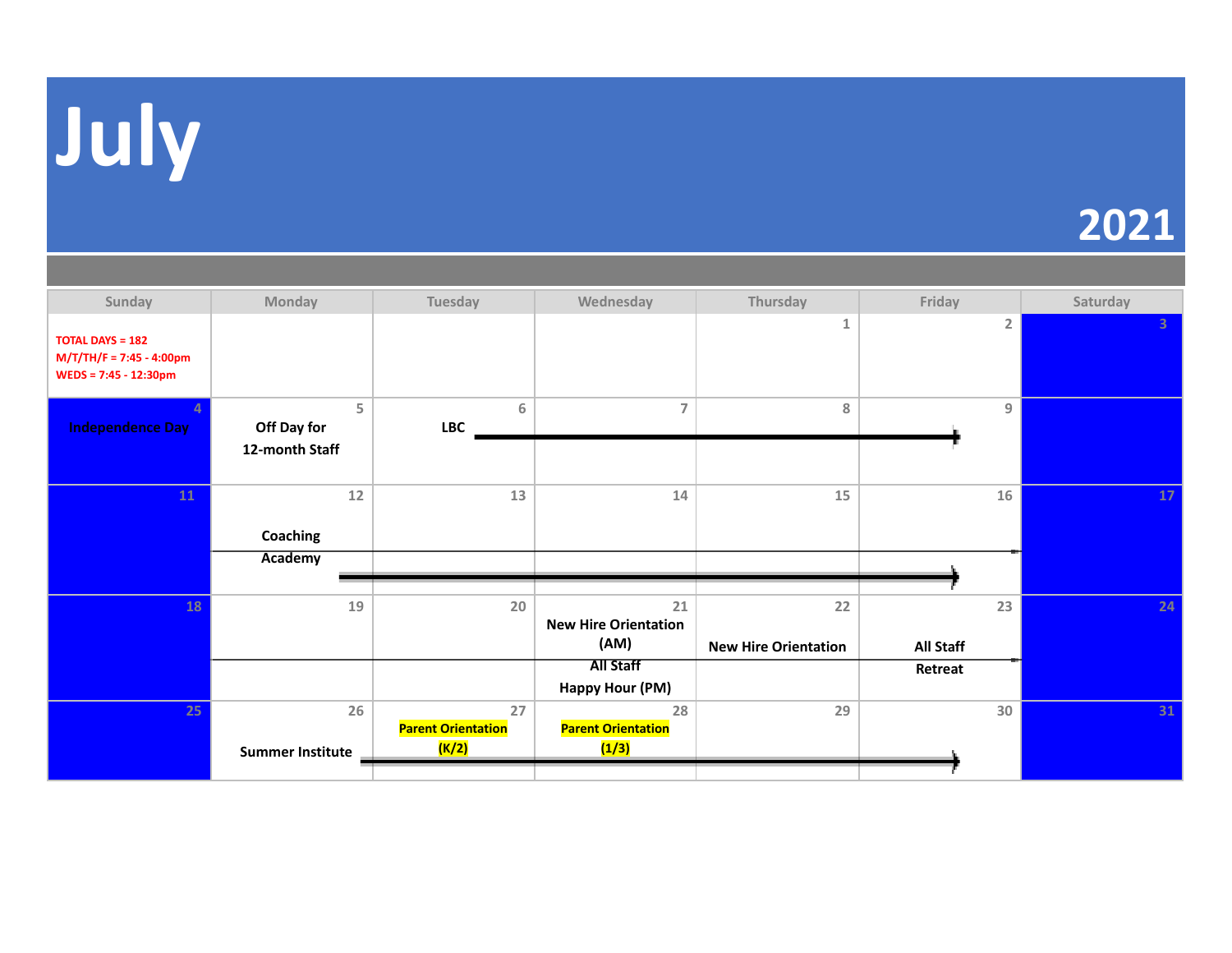

| Sunday                                   | Monday                      | Tuesday                                               | Wednesday                                | Thursday | Friday | Saturday                           |
|------------------------------------------|-----------------------------|-------------------------------------------------------|------------------------------------------|----------|--------|------------------------------------|
| $\mathbf 1$                              | $\overline{2}$              | 3                                                     | 4                                        | 5        | 6      |                                    |
|                                          | <b>Summer Institute</b>     |                                                       |                                          |          |        |                                    |
|                                          |                             |                                                       |                                          |          |        |                                    |
| $\overline{8}$<br><b>AOTY: PHASE ONE</b> | $\boldsymbol{9}$            | $10\,$                                                | $11\,$                                   | $12\,$   | 13     | 14                                 |
| <b>Setting the Foundation</b>            | 1st Day of School           | <b>Teacher Meet &amp; Greet</b><br><mark>(K/2)</mark> | <b>Teacher Meet &amp; Greet</b><br>(1/3) |          |        |                                    |
|                                          |                             |                                                       |                                          |          |        |                                    |
|                                          | 12:30 Dismissal             |                                                       |                                          |          |        |                                    |
|                                          |                             |                                                       |                                          |          |        |                                    |
| 15                                       | 16                          | 17                                                    | 18                                       | 19       | 20     | 21                                 |
|                                          |                             |                                                       |                                          |          |        |                                    |
|                                          | 12:30 Dismissal             |                                                       |                                          |          |        |                                    |
|                                          |                             |                                                       |                                          |          |        |                                    |
| 22                                       | 23                          | 24                                                    | 25                                       | 26       | 27     | 28                                 |
|                                          | 12:30 Dismissal             |                                                       |                                          |          |        |                                    |
|                                          |                             |                                                       |                                          |          |        |                                    |
| 29                                       | 30<br>$1st$ Day of Q1       |                                                       |                                          |          |        |                                    |
|                                          | iReady/SPED                 |                                                       |                                          |          |        | 20 Scholar Days<br>25 Teacher Days |
|                                          | <b>Diagnostic Testing</b>   |                                                       |                                          |          |        |                                    |
|                                          | (AppleTree@APrep<br>Starts) |                                                       |                                          |          |        |                                    |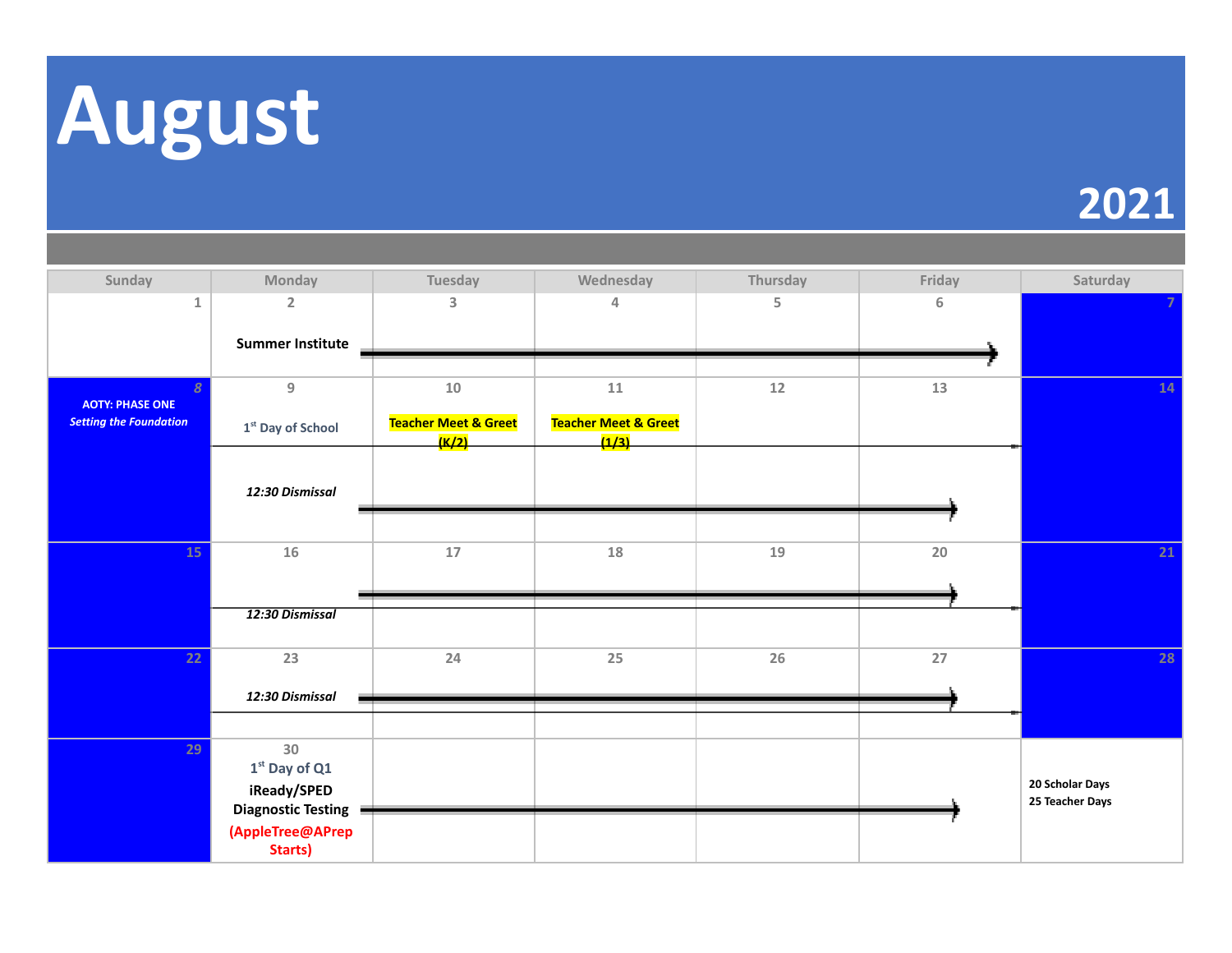# **September**

### **National Hispanic Heritage Month begins (9/15) 2021**

**Sunday Monday Tuesday Wednesday Thursday Friday Saturday 1 2 3 4 5 6 7 8 9 10 11 Labor Day School Closed 12 13 14 15 16 17 18 19 20 21 22 23 24 25 Invigoration Day 26 27 28 29 30 MAP Testing**

**21 Scholar Days 21 Teacher Days**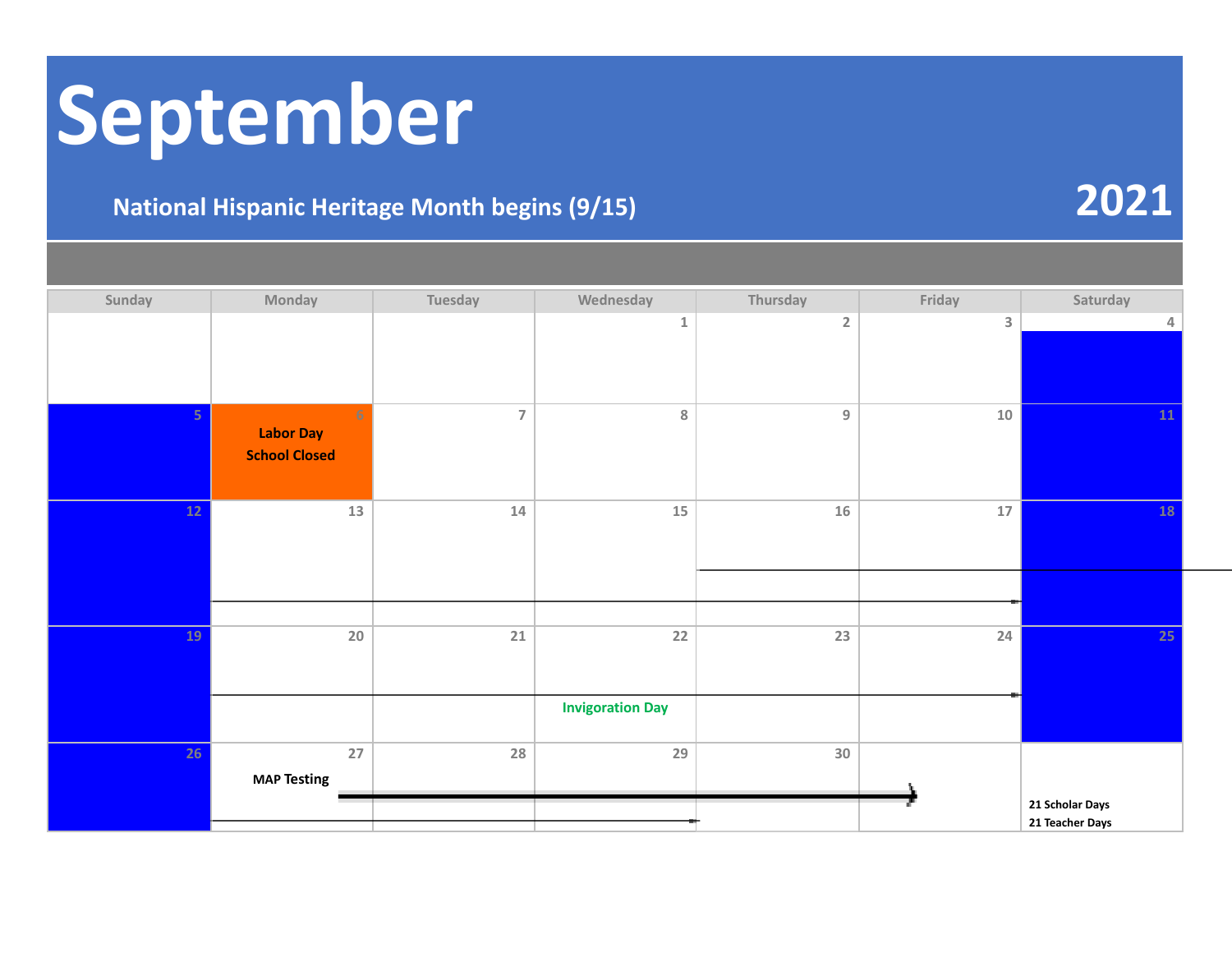# **October**

#### **National Hispanic Heritage Month cont (through 10/15) Bullying Prevention Month**

**2021**

| Sunday                                                       | Monday                                                           | Tuesday                                | Wednesday                                          | Thursday                                                  | Friday                                         | Saturday                           |
|--------------------------------------------------------------|------------------------------------------------------------------|----------------------------------------|----------------------------------------------------|-----------------------------------------------------------|------------------------------------------------|------------------------------------|
|                                                              |                                                                  |                                        |                                                    |                                                           | Q1 PR Grades/Cmts due                          |                                    |
|                                                              | $\overline{4}$<br><b>MAP Testing</b>                             | 5                                      | 6<br><b>Progress Reports</b><br><b>Distributed</b> | 7<br><b>Fall Break</b><br><b>School Closed</b>            | 8<br><b>Fall Break</b><br><b>School Closed</b> |                                    |
| 10<br><b>AOTY: PHASE TWO</b><br><b>Core Rigor Foundation</b> | $11\,$<br><b>Indigenous Peoples' Day</b><br><b>School Closed</b> | $12$<br>Data & Danishes<br>$(AM + PM)$ | 13                                                 | $14\,$                                                    | 15 <sub>1</sub>                                | 16                                 |
| 17                                                           | 18<br><b>STEP Testing</b>                                        | 19                                     | 20                                                 | 21                                                        | 22                                             | 23                                 |
| 24                                                           | 25<br><b>Fall Spirit Week</b><br><b>STEP Testing</b>             | 26                                     | 27                                                 | 28<br><b>Outdoor or Virtual</b><br>Family<br><b>Night</b> | 29<br>End of Q1<br>Data Day #1                 | 30                                 |
| 31                                                           |                                                                  |                                        |                                                    |                                                           |                                                | 17 Scholar Days<br>18 Teacher Days |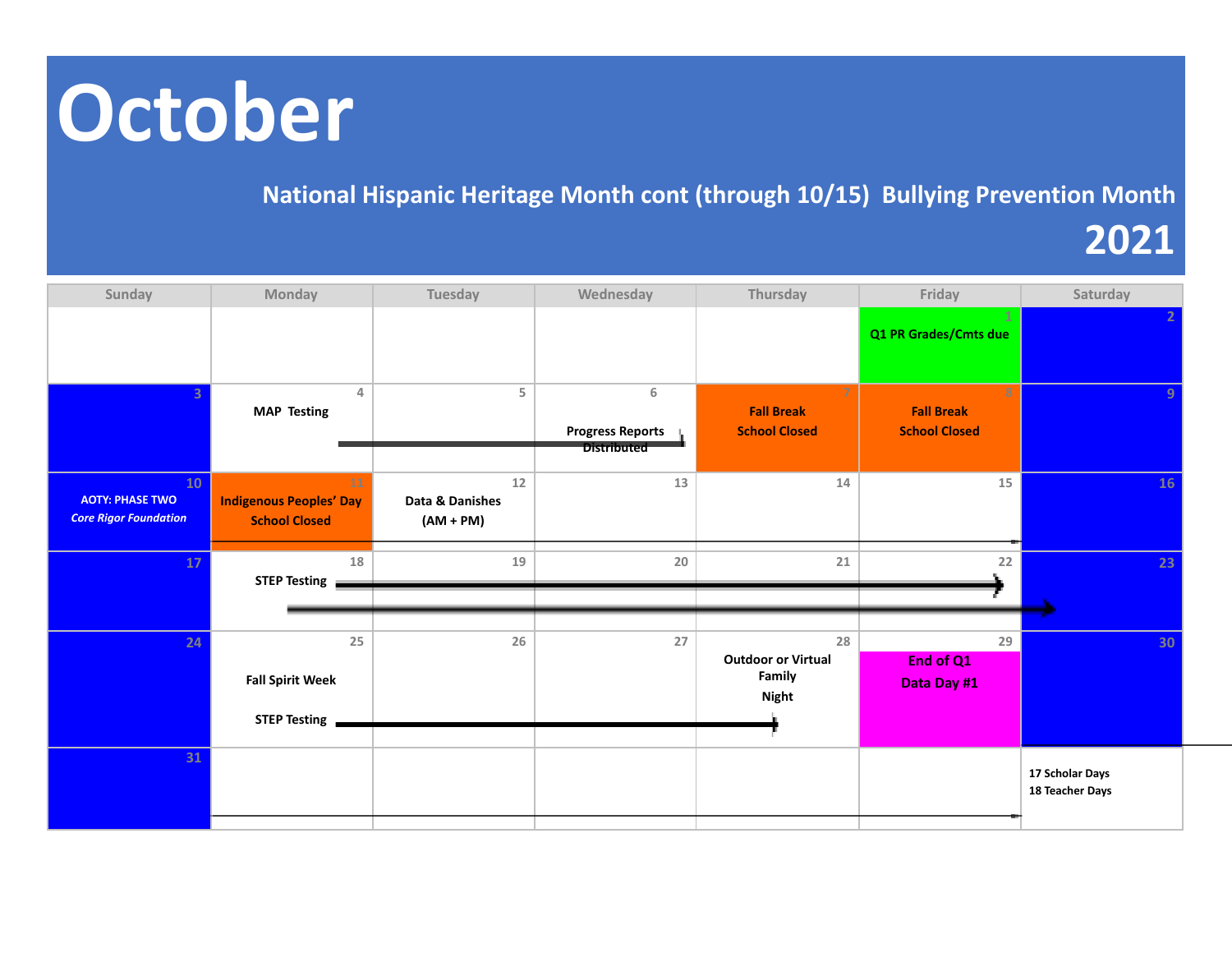# **November**

| Sunday                                                             | Monday               | Tuesday        | Wednesday                                               | Thursday                                           | Friday                                                                                                                  | Saturday                           |
|--------------------------------------------------------------------|----------------------|----------------|---------------------------------------------------------|----------------------------------------------------|-------------------------------------------------------------------------------------------------------------------------|------------------------------------|
|                                                                    | 1<br>$1st$ Day of Q2 | $\overline{2}$ | 3                                                       | 4                                                  | 5<br>Q1 RC Grades and<br><b>Comments due</b>                                                                            | 6                                  |
|                                                                    | $\, 8$               | $\overline{9}$ | 10<br><b>Awards Ceremony</b><br>(Scholars Only)         | 11<br><b>Veteran's Day</b><br><b>School Closed</b> | 12 <sub>1</sub><br><b>RC Distributed</b><br><b>Virtual or in-Person</b><br><b>PTCs</b><br><b>No School for Scholars</b> | 13                                 |
| 14                                                                 | 15                   | 16             | 17                                                      | 18                                                 | 19                                                                                                                      | 20                                 |
| 21<br><b>AOTY: PHASE THREE</b><br><b>Thinking &amp; Engagement</b> | 22                   | 23             | 24<br><b>Thanksgiving Break</b><br><b>School Closed</b> | 25                                                 | 26                                                                                                                      | 27                                 |
| 28                                                                 | 29                   | 30             |                                                         |                                                    |                                                                                                                         | 17 Scholar Days<br>18 Teacher Days |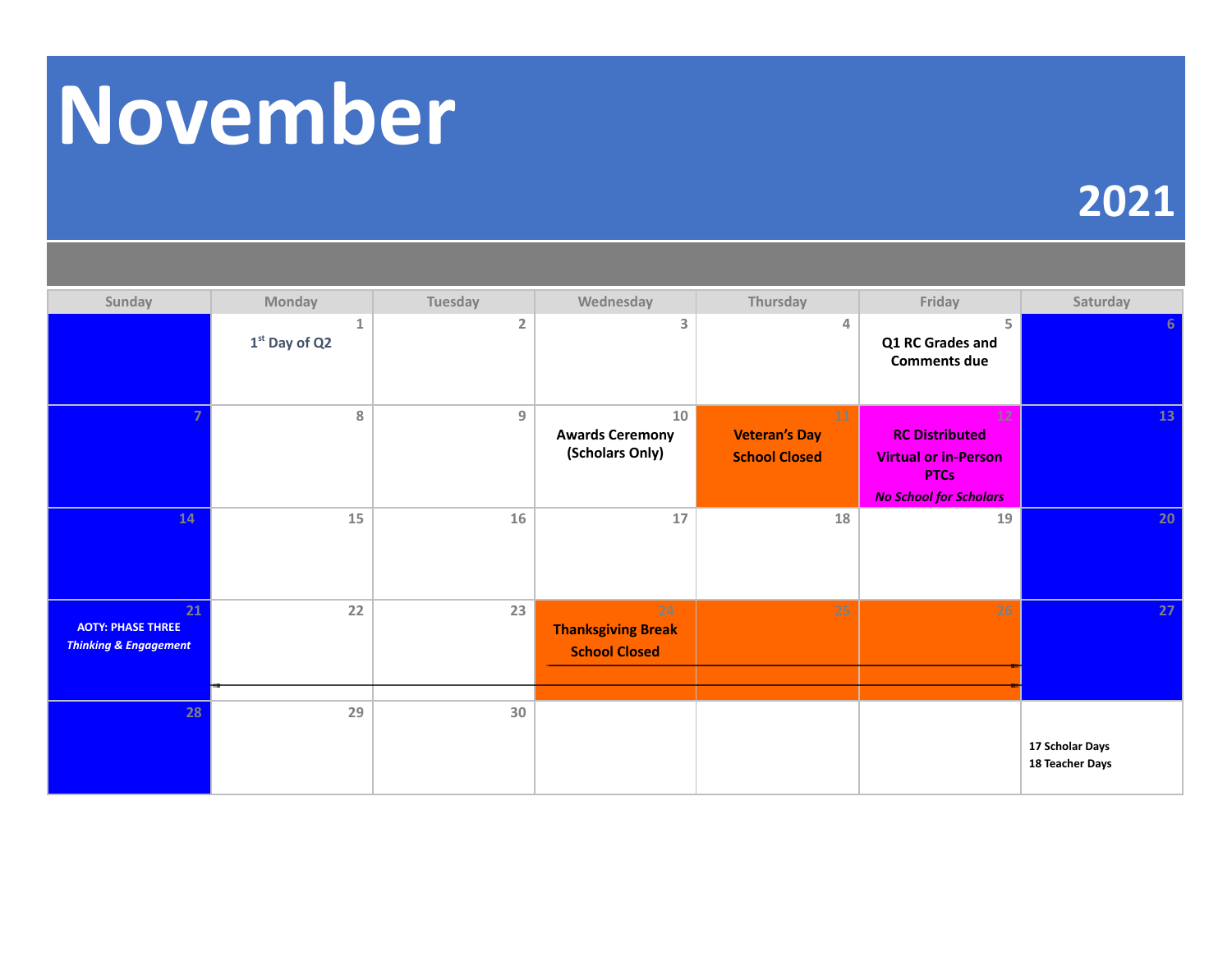# **December**

| Sunday | Monday                                            | Tuesday        | Wednesday | Thursday                 | Friday                                                   | Saturday                              |
|--------|---------------------------------------------------|----------------|-----------|--------------------------|----------------------------------------------------------|---------------------------------------|
|        |                                                   |                | 1         | $\overline{2}$           | 3<br>Q2 PR grades and<br>comments due                    | <b>Community Outreach Event</b><br>#1 |
|        | $\sqrt{6}$<br><b>MAP Testing</b>                  | $\overline{7}$ | $\bf 8$   | 9                        | 10<br><b>Progress Reports</b><br>distributed to Scholars | 11                                    |
| 12     | 13                                                | 14             | 15        | 16                       | $17$                                                     | 18                                    |
|        | <b>MAP Testing</b>                                |                |           |                          |                                                          |                                       |
|        | <b>Winter Spirit Week</b>                         |                |           | <b>Winter Wonderland</b> |                                                          |                                       |
| 19     | 20<br><b>Winter Break</b><br><b>School Closed</b> | 21             | 22        | 23                       | 24                                                       | 25                                    |
| 26     | 27<br><b>Winter Break</b><br><b>School Closed</b> | 28             | 29        | 30                       | 31                                                       | 13 Scholar Days<br>13 Teacher Days    |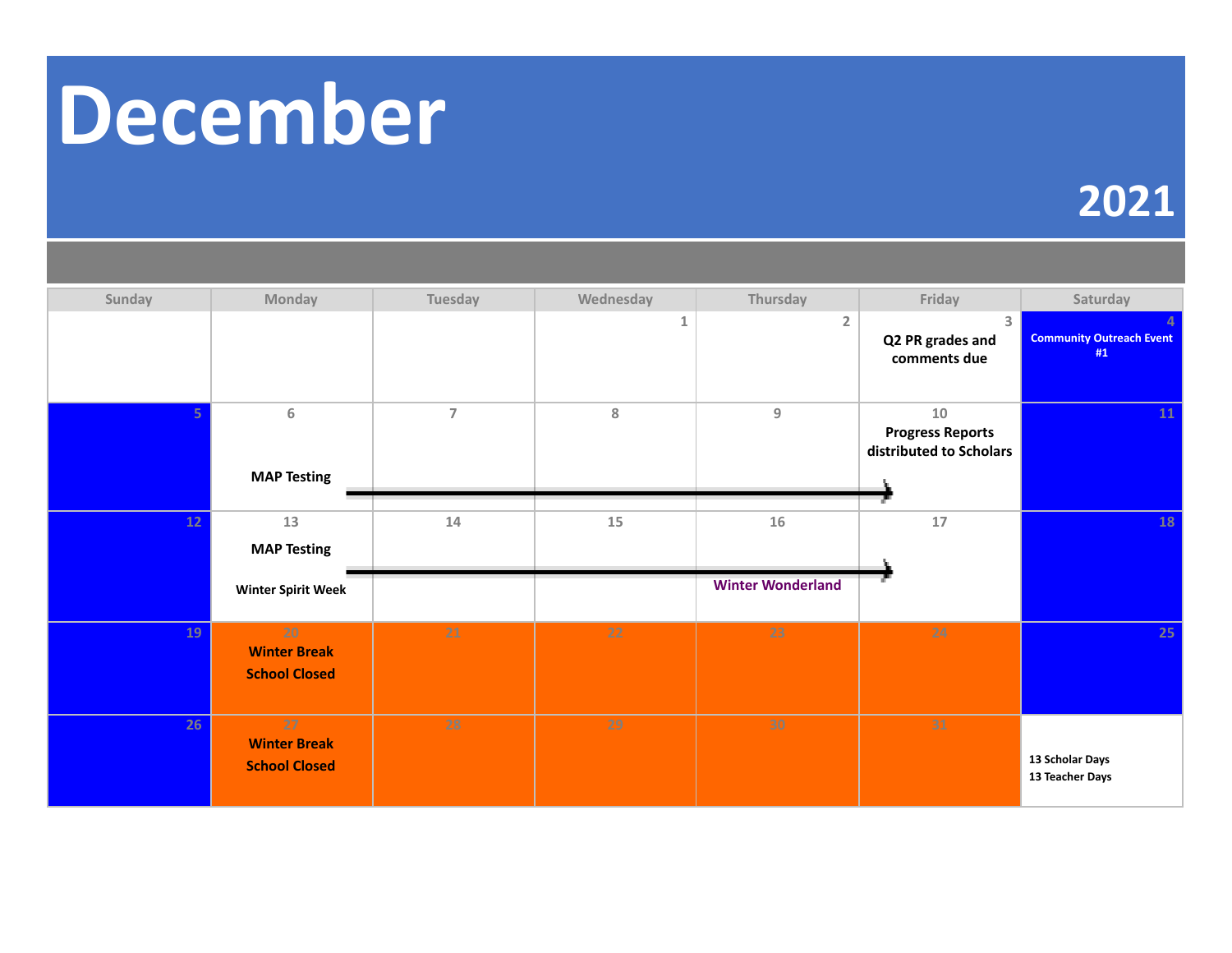

| Sunday                                                    | Monday                                                  | Tuesday                                                                    | Wednesday | Thursday | Friday                   | Saturday                           |
|-----------------------------------------------------------|---------------------------------------------------------|----------------------------------------------------------------------------|-----------|----------|--------------------------|------------------------------------|
|                                                           |                                                         |                                                                            |           |          |                          | <b>New Year's Day</b>              |
|                                                           | Data Day #2                                             | 4                                                                          | 5         | 6        | $\overline{7}$           | 8                                  |
| 9<br><b>AOTY: PHASE FOUR</b><br><b>Responding to Data</b> | $10\,$<br><b>STEP Testing</b>                           | $11\,$                                                                     | $12$      | 13       | 14                       | 15                                 |
| 16                                                        | 17<br><b>MLK Day</b><br><b>School Closed</b>            | 18<br><b>STEP Testing</b><br>continues/<br>iReady MOY<br>Diagnostic begins | 19        | 20       | $21\,$<br>End of Q2      | 22                                 |
| 23                                                        | 24<br>$1st$ Day of Q3<br>iReady Diagnostic<br>continues | 25                                                                         | 26        | 27       | 28<br>Q2 Grades/Cmts due | 29                                 |
| 30                                                        | $31\,$                                                  |                                                                            |           |          |                          | 19 Scholar Days<br>20 Teacher Days |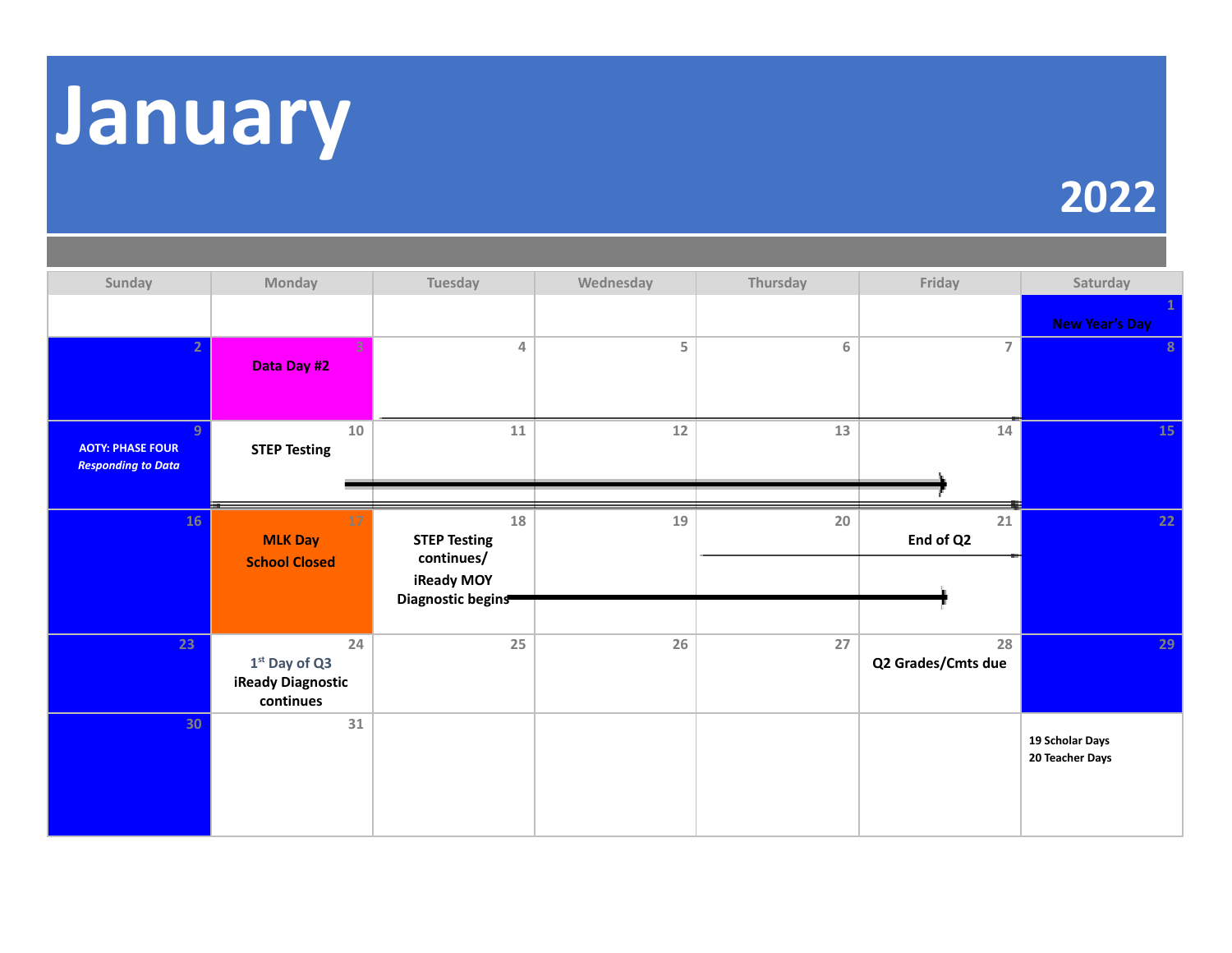# **February**

### **Black History Month 2022**

#### **Sunday Monday Tuesday Wednesday Thursday Friday Saturday 1 2 3 4 5 Awards Ceremony (Scholars Only) RC Distributed Virtual or in-Person PTCs** *No School for Scholars* **6 7 8 9 10 11 12 13 14 15 16 17 18 19 100th Day of School Spirit Week Family Night Black History Month 20 21 22 23 24 25 26 President's Day School Closed 27 28 MAP Testing 18 Scholar Days 19 Teacher Days**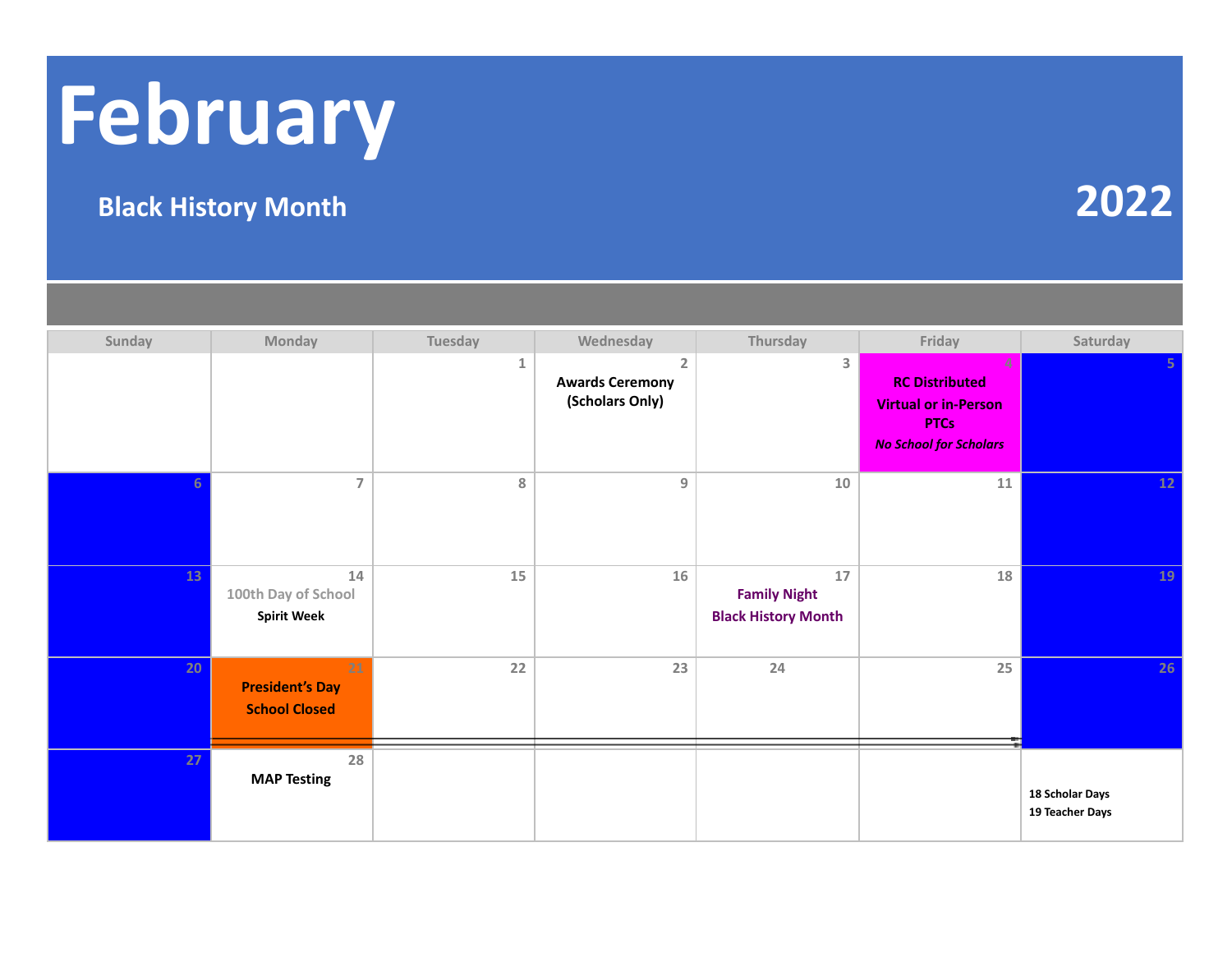# **March**

**National Reading Month Women's History Month 2022**

| Sunday | Monday                               | Tuesday                            | Wednesday                                   | Thursday | Friday                                                   | Saturday                           |
|--------|--------------------------------------|------------------------------------|---------------------------------------------|----------|----------------------------------------------------------|------------------------------------|
|        |                                      | $\mathbf{1}$<br><b>MAP Testing</b> | $\overline{2}$                              | 3        | 4                                                        | 5.                                 |
| 6      | $\overline{7}$<br><b>MAP Testing</b> | $\bf 8$                            | $\boldsymbol{9}$                            | $10\,$   | ${\bf 11}$<br>Q3 PR grades and<br>comments due           | 12                                 |
| 13     | 14                                   | 15                                 | 16<br><b>Invigoration Day</b>               | 17       | 18<br><b>Progress Reports</b><br>distributed to Scholars | 19                                 |
| 20     | 21<br><b>STEP testing</b>            | 22                                 | 23<br><b>Data and Danishes (all</b><br>day) | 24       | 25                                                       | 26                                 |
| 27     | 28<br><b>STEP testing -</b>          | 29                                 | 30                                          | $31\,$   |                                                          | 23 Scholar Days<br>23 Teacher Days |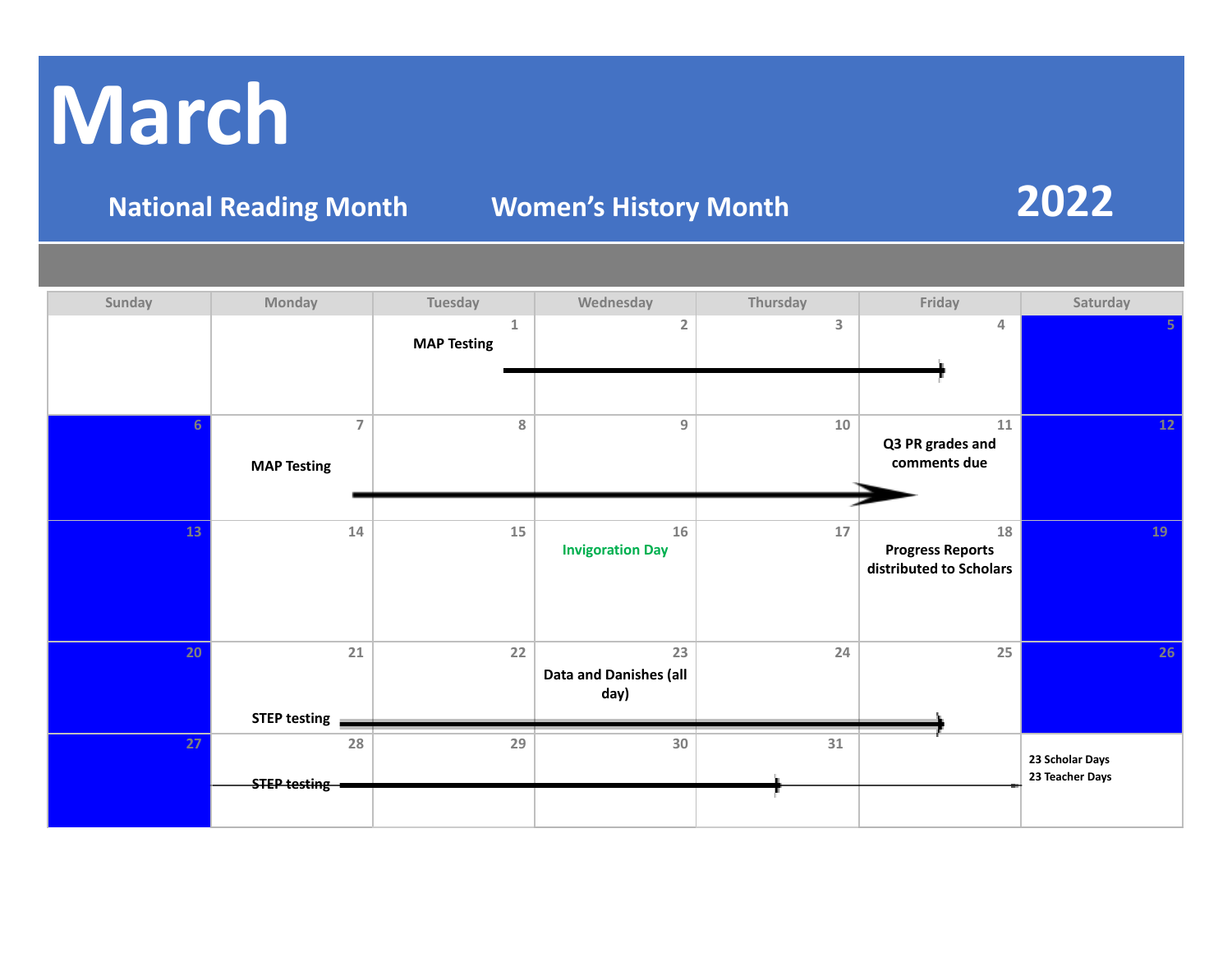**April**

## **2022**

#### **\*Good Friday 4/2 \*\*Easter 4/4 \*\*\*Ramadan 4/13 – 5/11**

| Sunday                                            | Monday                                                         | Tuesday | Wednesday                 | Thursday                                   | Friday                                                          | Saturday                                 |
|---------------------------------------------------|----------------------------------------------------------------|---------|---------------------------|--------------------------------------------|-----------------------------------------------------------------|------------------------------------------|
|                                                   |                                                                |         |                           |                                            | Data Day #3<br>(Phase 4 cont.)<br><b>No School for Scholars</b> | <b>Community Outreach Event</b><br>#2    |
|                                                   | $\overline{4}$<br>$1st$ Day of Q4<br><b>Spring Spirit Week</b> | 5       | $\,$ 6 $\,$               | $\overline{7}$                             | 8<br>Q3 Grades/Cmts due                                         | $\mathbf{q}$                             |
| <b>10</b>                                         | 11<br><b>Spring Break</b><br><b>School Closed</b>              | $12$    | 13                        | 14                                         | 15<br><b>Good Friday</b>                                        | 16                                       |
|                                                   | 18                                                             | 19      | 20                        | 21                                         | 22                                                              | 23                                       |
|                                                   | <b>Staff PD</b>                                                |         |                           |                                            |                                                                 |                                          |
| <b>Easter Sunday</b>                              | <b>No School for Scholars</b>                                  |         | <b>Awards</b><br>Ceremony |                                            |                                                                 |                                          |
| 24<br><b>AOTY: PHASE FIVE</b><br><b>Readiness</b> | 25<br>Q3 RC Distribution                                       | 26      | 27                        | 28<br><b>Spring Family</b><br><b>Night</b> | 29                                                              | 30<br>14 Scholar Days<br>16 Teacher Days |
|                                                   |                                                                |         |                           |                                            |                                                                 |                                          |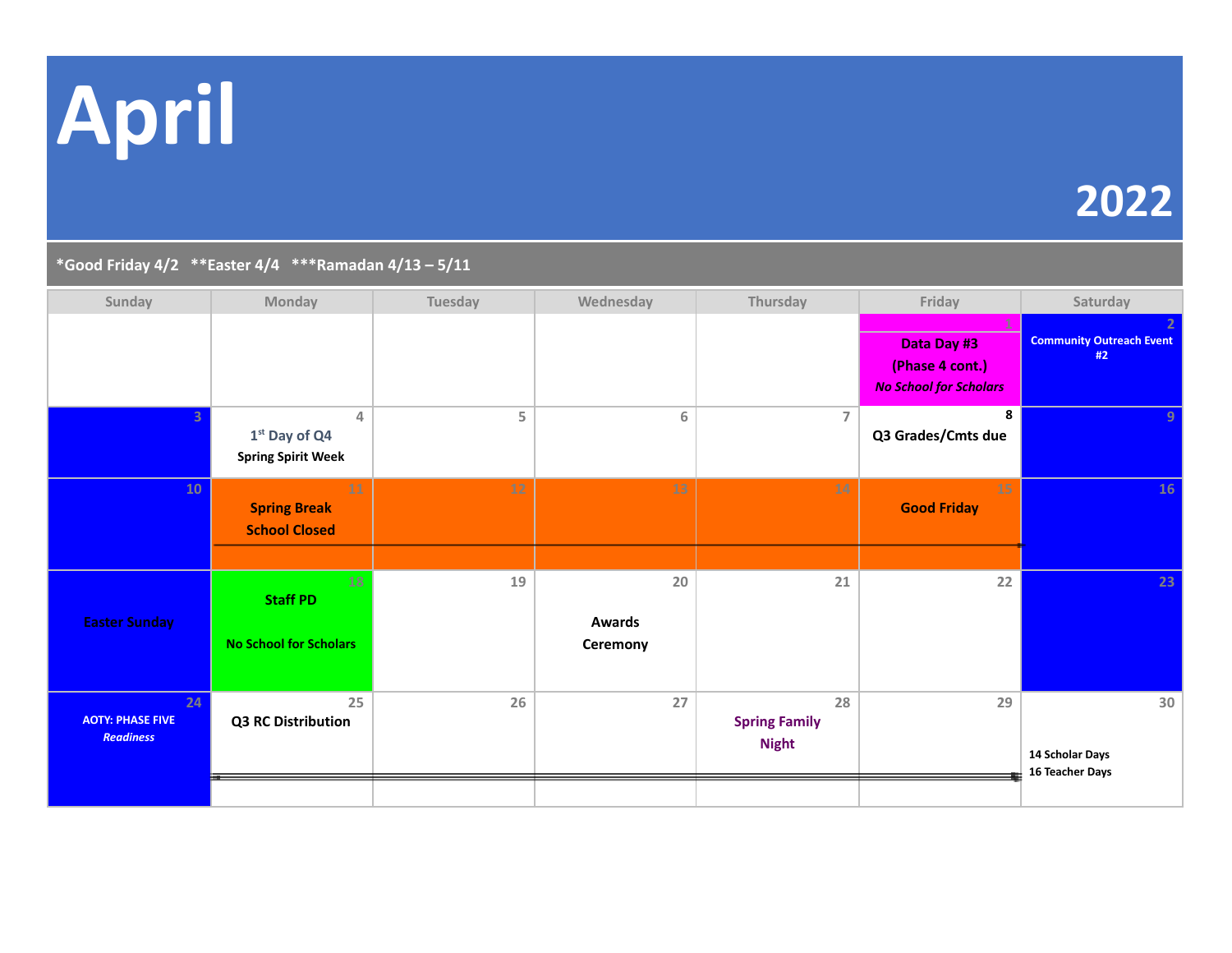

| Sunday                  | Monday                      |                  | Tuesday   | Wednesday               | Thursday | Friday                  | Saturday        |
|-------------------------|-----------------------------|------------------|-----------|-------------------------|----------|-------------------------|-----------------|
| $\mathbf{1}$            |                             | 2                | 3         | 4                       | 5        | 6                       |                 |
|                         | <b>TEACHER APPRECIATION</b> |                  |           | <b>Invigoration Day</b> |          | <b>Muffins for Moms</b> |                 |
|                         | <b>WEEK</b>                 |                  |           |                         |          | at arrival              |                 |
| $\overline{\mathbf{8}}$ |                             | $\boldsymbol{9}$ | $10\,$    | ${\bf 11}$              | 12       | 13                      | 14              |
| <b>Mother's Day</b>     | <b>PARCC</b>                |                  |           |                         |          |                         |                 |
|                         | 3rd                         |                  |           |                         |          |                         |                 |
| 15                      |                             | 16               | $17\,$    | 18                      |          | 20                      | 21              |
|                         |                             |                  |           |                         | $19\,$   |                         |                 |
|                         | <b>PARCC</b>                |                  |           |                         |          |                         |                 |
|                         | 3rd                         |                  |           |                         |          |                         |                 |
| 22                      |                             | 23               | 24        | 25                      | 26       | 27                      | 28              |
|                         | <b>MAP</b>                  |                  |           |                         |          |                         |                 |
|                         | $K-2$                       |                  |           |                         |          |                         |                 |
|                         |                             |                  |           |                         |          |                         |                 |
| 29                      |                             | 30               | 31        |                         |          |                         |                 |
|                         | <b>Memorial Day</b>         |                  | MAP K-2   |                         |          |                         |                 |
|                         | <b>School Closed</b>        |                  | Testing _ |                         |          |                         |                 |
|                         |                             |                  |           |                         |          |                         |                 |
|                         |                             |                  |           |                         |          |                         |                 |
|                         |                             |                  |           |                         |          |                         | 21 Scholar Days |
|                         |                             |                  |           |                         |          |                         | 21 Teacher Days |